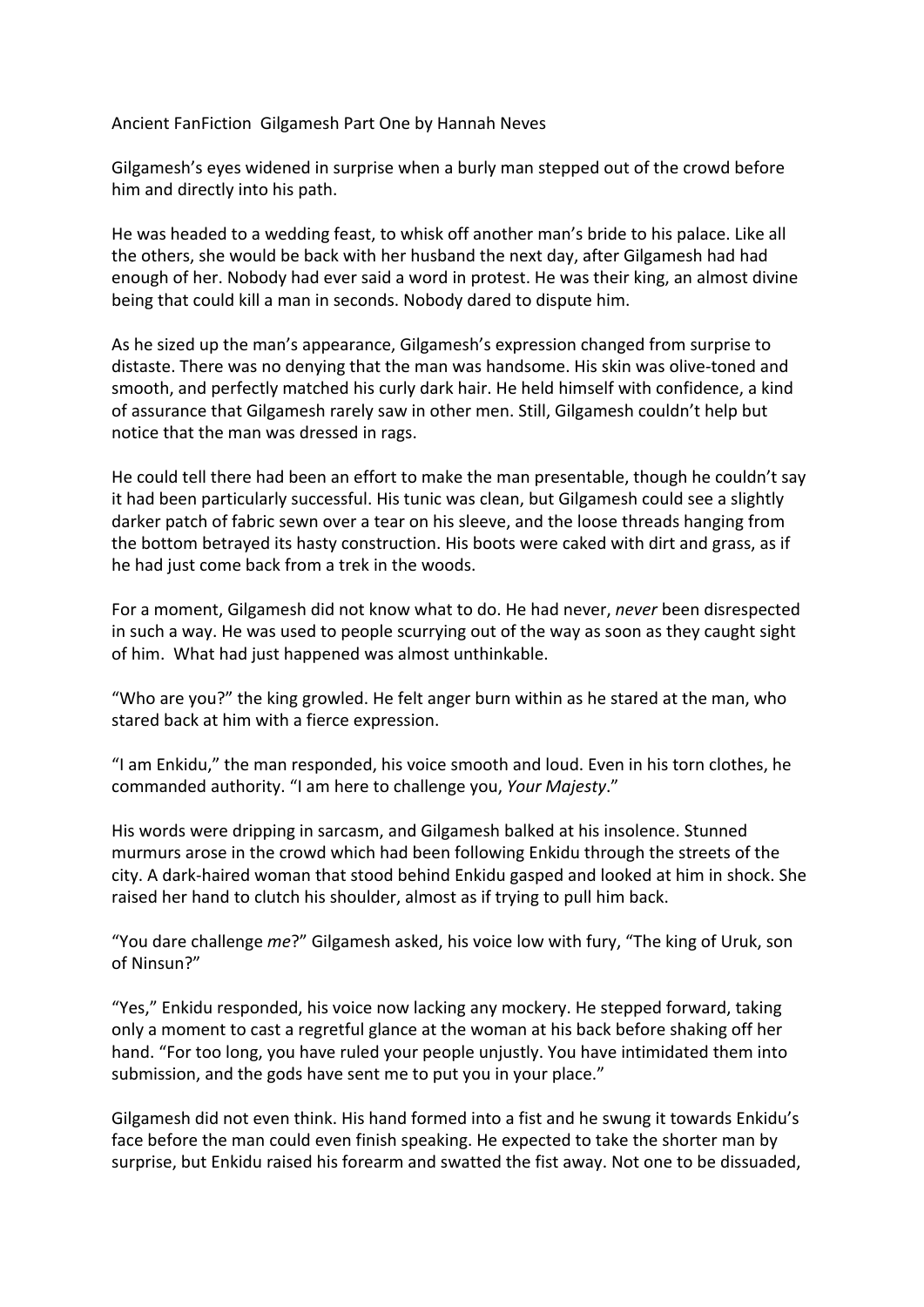Gilgamesh took a step forward and used the momentum to swing at Enkidu's uncovered abdomen. Instead of blocking the hit, Enkidu took a large step backwards, completely evading the king's fist. Enkidu grinned at the king, whose eyes were wide in bloodlust, "Plan to land a hit?"

Gilgamesh let out a roar and thrust himself at Enkidu. Enkidu was prepared, and he flipped the king over as they tumbled into the ground. He landed on top of Gilgamesh and threw a punch of his own, which met his opponent's nose with a sickening crack. Enkidu's eyes sparkled with mirth as they tussled, and Gilgamesh realized that the man was having *fun*. That made him even angrier, and he used his elbow to strike him in the throat. Enkidu fell to the hard ground, and it was Gilgamesh's turn to smirk. Enkidu was able to recover quickly enough to block a low punch and once again flipped Gilgamesh over, causing the king's hair to come loose from its leather tie. They rolled over each other in a tangle of arms and legs, causing the crowd to split to avoid them.

It was a sight to behold. Both men were amazing wrestlers and were able to match each other punch for punch. They knocked over posts as they travelled through the cobbled streets of the city, wreaking damage to buildings and food carts. For the first time, Gilgamesh was evenly matched. When he would normally spar, a powerful strike was enough to fell an opponent. Fighting Enkidu, he had to consider his moves carefully, which he had never felt the need to do before.

As he became more involved in the brawl, Gilgamesh became less and less angry. Instead, he began to feel excitement, the same delight that Enkidu had shown throughout their fight. It felt exhilarating, to roll around in the dirt with this man who had not been intimidated by him, who matched his every blow.

It was a moment of carelessness on Enkidu's part that ended the fight. For a moment, Enkidu lowered his arms to try and grab Gilgamesh's midriff to push him off. The king took this opportunity to punch him at the side of the throat, causing Enkidu to lose his grip and fall against the ground. Gilgamesh raised himself above his opponent and with a swift move pressed his knee against the side of Enkidu's throat.

"Yield?" the king asked, his breaths coming in fast puffs. Enkidu let out a pained laugh and clutched his throat. "I yield."

Gilgamesh stood and lowered his hand to Enkidu, who looked at him gratefully and hoisted himself up. He looked at the man before him, his shirt ripped to pieces and grime covering every inch of his body, and smiled, "That was quite the fight you put up."

"I almost had you," Enkidu responded, his face stuck in a strange state between annoyance and a smile, "you were just lucky."

"Oh, really?" the king laughed. By then, any animosity he may have held against Enkidu disappeared, "Well, I look forward to testing that theory in the future."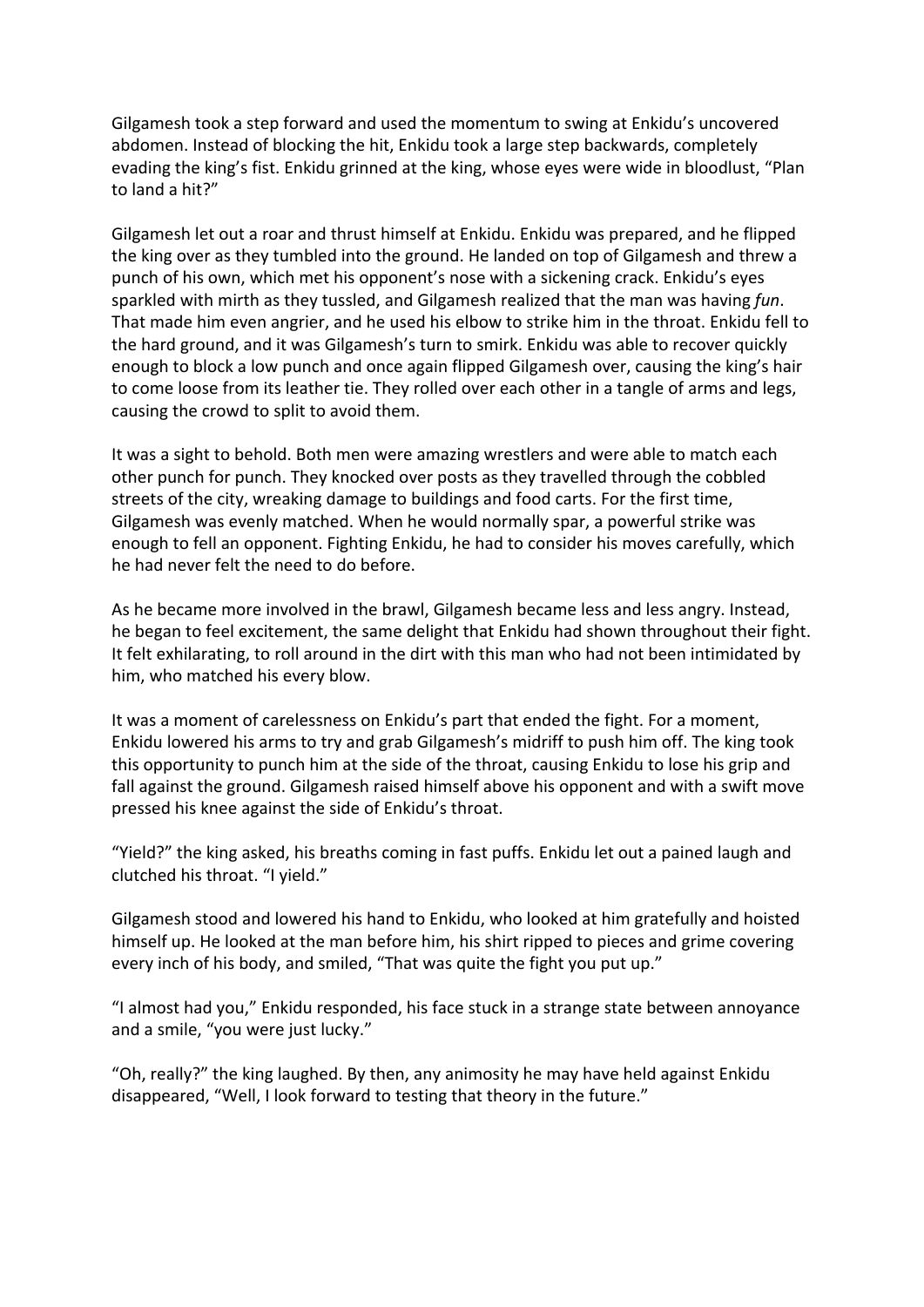Gilgamesh stepped forward and pressed a kiss against Enkidu's cheek, his arm resting against the man's shoulder. When he pulled away, Enkidu smiled, his eyes glimmering with excitement. "Me, too."

Instagram:

Facebook:

## **FOLLOW UP POST**

Summarize what inspired the story. (The Epic of Gilgamesh is the oldest written epic story featuring…

What inspired me to write this story was (the lack of academic acknowledgement of the underlying romantic relationship between Gilgamesh and Enkidu …..something along those lines)

**Articles and resources** Read the Epic of Gilgamesh here[:https://uruk-warka.dk/Gilgamish/The%20Epic%20of%20Gilgamesh.pdf](https://uruk-warka.dk/Gilgamish/The%20Epic%20of%20Gilgamesh.pdf)

The Epic of Gilgamesh podcast: <https://www.bbc.co.uk/sounds/play/p08m474r>

Homophobia: A Modern Sickness:

[https://medium.com/@DmitriMehlhorn/homophobia-a-modern-sickness-c](https://medium.com/@DmitriMehlhorn/homophobia-a-modern-sickness-c41763f94bca)

How to Read "Gilgamesh", New Yorker article: <https://www.newyorker.com/magazine/2019/10/14/how-to-read-gilgamesh>

When Heroes Love, book about the relationship between Gilgamesh and Enkidu by Susan Ackerman: <http://cup.columbia.edu/book/when-heroes-love/9780231132602>

## **Images used in the video:**

Dur-Sharrukin Statue: [https://commons.wikimedia.org/wiki/File:Hero\\_lion\\_Dur-Sharrukin\\_Louvre\\_AO19862.jpg](https://commons.wikimedia.org/wiki/File:Hero_lion_Dur-Sharrukin_Louvre_AO19862.jpg) Information about the statue: <https://www.louvre.fr/en/oeuvre-notices/hero-overpowering-lion> Cup depicting a nude hero: [https://commons.wikimedia.org/wiki/File:Cup\\_with\\_Nude\\_Hero,\\_Bulls\\_and\\_Lions,\\_Tell\\_Ag](https://commons.wikimedia.org/wiki/File:Cup_with_Nude_Hero,_Bulls_and_Lions,_Tell_Agrab,_Shara_Temple,_Jamdat_Nasr_to_Early_Dynastic_period,_3000-2600_BC,_gypsum_-_Oriental_Institute_Museum,_University_of_Chicago_-_DSC07461.JPG) rab, Shara Temple, Jamdat Nasr to Early Dynastic period, 3000-2600 BC, gypsum - O riental Institute Museum, University of Chicago - DSC07461.JPG Neo-Assyrian seal depicting Gilgamesh and Enkidu, (photo by Lucas): <https://www.flickr.com/photos/ancientartpodcast/15846708369>